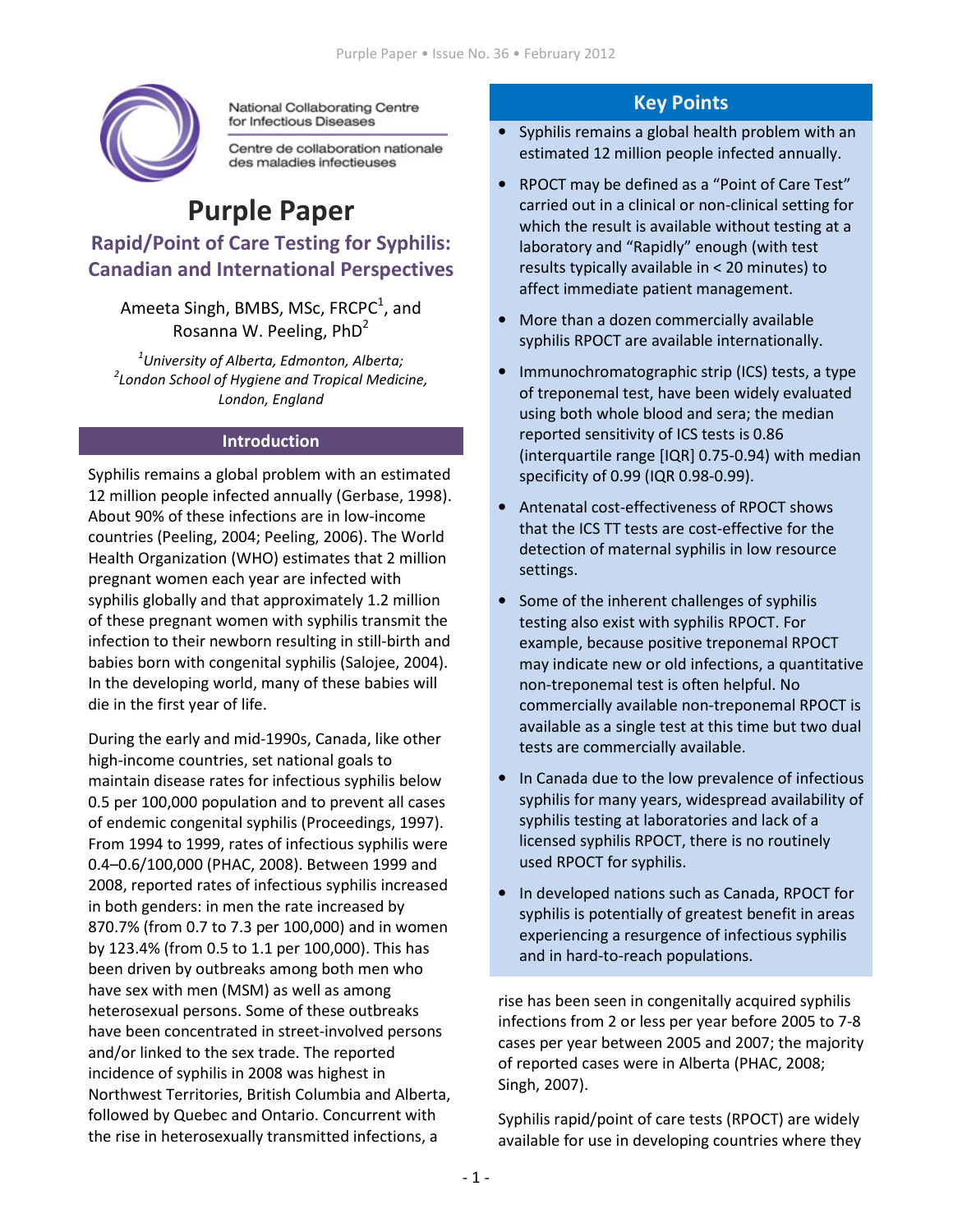allow individuals to access a test at an earlier time point in their disease and expand the settings in which testing can be undertaken (Tucker, 2010; Ward, 2006).

#### Diagnosis of Syphilis

The diagnosis of syphilis is complex and depends on a combination of epidemiological data, clinical presentation and laboratory tests (PHAC, 2010). However, serological tests remain the mainstay of diagnosis of syphilis (Seña, 2010). Serological tests are divided into those which detect non-treponemal antibodies (or reagins) and those which detect treponemal antibodies. Two approaches to serological diagnosis of syphilis are now possible. In the traditional algorithm, a reactive non-treponemal test [NTT] (e.g. rapid plasma reagin [RPR]) is followed by one or more confirmatory assays, a treponemal test [TT] (e.g. Treponema pallidum particle agglutination [TPPA], fluorescent treponemal antibody – adsorbed [FTA-ABS]).

A second algorithm, commonly referred to as a reverse sequence algorithm (CDC, 2011), utilizes a TT, usually an enzyme immunoassay (EIA) using recombinant antigens, for screening, and if reactive, this is followed by a quantitative NTT and sometimes by a second confirmatory TT (Young, 1992). The use of these reverse sequence algorithms for syphilis has led to uncertainty in clinical management; positive test results could reflect greater sensitivity of the treponemal EIAs for untreated syphilis, a high frequency of treponemal false-positive results, or some combination thereof (Sena, 2010).

Both algorithms require the titration of reactive sera using the quantitative NTT in order to help stage the infection, follow response to treatment and assess for possible re-infection (Samoff, 2009).

# Overview of Rapid/Point of Care Tests (RPOCT) for Syphilis

One definition of near-patient or "point of care" testing (RPOCT) is a test carried out in a clinical or non-clinical setting for which the result is available without testing at a laboratory and rapidly enough to affect immediate patient management (Dean, 2006). Most RPOCT for syphilis are available with a short turn around time, with test results available in < 20 minutes (Tucker, 2010).

The characteristics of an ideal RPOCT as outlined by the World Health Organization Sexually Transmitted Diseases Diagnostics initiative in 2001(http://www.who.int/std\_diagnostics/about\_S DI/priorities.htm) are that the test should fulfill the ASSURED guidelines: Affordable by those at risk of infection, Sensitive with few false negatives, Specific with few false positives, User friendly or simple to perform with minimal training, Rapid to enable treatment at the first visit, Robust, not requiring refrigeration or heating, Equipment free and Delivered to those who need it.

NTT including the RPR assay is not often used as a RPOCT because the tests need to be batched, and a power source is required for refrigeration of the reagents and to operate a shaker (Aledort, 2006). Currently there are more than a dozen commercially available RPOCT for syphilis internationally which test for the presence of treponemal antibodies (Greer, 2008). There are two varieties of rapid syphilis tests: 1) Immunochromatographic strip (ICS) tests which work by having a test strip with a line that is impregnated with treponemal antigens that react with antibodies in whole blood or serum of a syphilis patient to produce a visual colour change on the test strip and 2) Particle agglutination tests, which use gelatin particles coated with treponemal antigens that clump together on a test tray when combined with whole blood or serum containing antibodies to syphilis.

A recent systematic review by Tucker et al summarizes the available literature on rapid syphilis testing using ICS since this type of TT has been evaluated in more clinical settings than particle agglutination tests (Tucker, 2010). A variety of specimen types have been used including whole blood primarily from finger prick specimens, whole blood from other than fingerprick specimens, and sera (Tucker, 2010). Two studies showed better sensitivity when serum specimens were used (Siedner, 2004; Herring, 2006). The median reported sensitivity of ICS tests was 0.86 (interquartile range [IQR] 0.75-0.94) with median specificity of 0.99 (IQR 0.98-0.99) and no difference between antenatal and STI clinic specimens. The ICS tests show a > 80% positive predictive value for syphilis when the syphilis prevalence was greater than 0.3%. Limited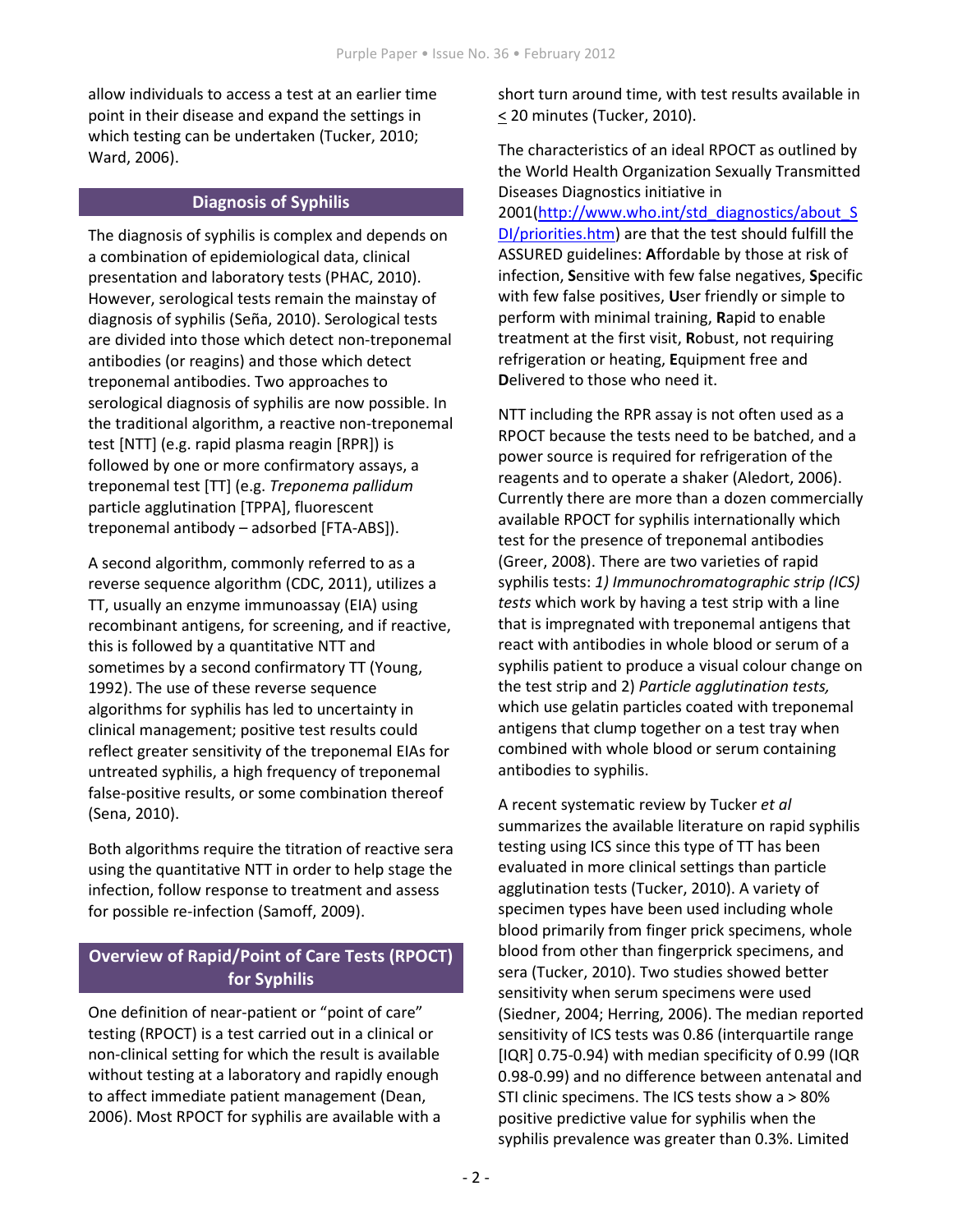data are available to confirm if the sensitivity is maintained in HIV-infected individuals (Montoya, 2006) and in those with high RPR titre infection (Benzaken, 2008; Montoya, 2006).

Because positive treponemal RPOCT may indicate new or old infections, a quantitative nontreponemal test is often helpful. However, there are no commercially available non-treponemal RPOCT available as a single test at this time.

Two commercially available dual tests are currently available. Castro et al evaluated a novel RPOCT (Chembio Diagnostics System Inc, Medford, NY) for the simultaneous detection of non-treponemal and treponemal antibodies in sera of 1601 patients (Castro, 2010). When compared to the RPR, the reactive concordance of the non treponemal result was 98.4% when the RPR titre was  $\geq$ 1:2. However, when the RPR titre was  $\leq$  1:1, the sensitivity declined to 88%. When compared to the TPPA, the reactive and non-reactive concordance of the treponemal component of the test was 96.5% and 95.5%. This dual RPOCT is designed for use with serum, plasma and whole blood. Span Diagnostics (Gujarat, India) also makes a dual test (http://www.span.co.in/#) but no performance data from field trials are available.

The U.S. FDA recently licenced the Syphilis Health Check (Trinity Biotech, Jamestown, NY, USA), an ICS treponemal test

(https://www.diagnosticsdirect2u.com/images/PDF /SyphilisHC.pdf; accessed October 4, 2011). This 10 minute test can be used with whole blood, serum or plasma specimens, requires 25-50 µL of blood and was originally distributed by Direct Diagnostics (Stone Harbor, NJ, USA). No published clinical data on test performance are available. There are currently no licensed RPOCT in Canada.

Available data on the antenatal cost-effectiveness of RPOCT show that the ICS TT tests are cost-effective for the detection of maternal syphilis in low resource settings when compared to either standard 2 test testing algorithms (i.e. NTT followed by TT) or a NTT alone (Terris-Prestholt, 2003;Levin, 2007; Rydzak, 2008). Owusu-Edesei and colleagues recently reported that a screening strategy employing an ICS TT was more cost saving than a dual-RPOCT (TT and NTT) strategy in a high prevalence setting but that the dual-RPOCT strategy may significantly reduce overtreatment (OwusuEdesei, 2011). No cost-effectiveness data are available for developed countries.

### Successes, Challenges and Failures of RPOCT **Globally**

RPOCT for syphilis have been used in many settings in developing nations to scale up STI prevention efforts especially in the prevention of mother to child transmission of syphilis (Peeling, 2006). However, many countries still fail to meet the goal set by the WHO in part related to initial funding costs, health system constraints and availability of adequately trained personnel. The ICS tests have provided the opportunity to address some of these concerns as they have been shown to be costeffective, require no equipment and less stringent storage requirements and field personnel can be easily trained to conduct the tests. In addition, ICS tests are much easier to read than the RPR tests, especially when the results are borderline and hence it is easier to get reproducible results with ICS than with RPR. Further work is still needed to scale up existing efforts and to incorporate RPOCT for syphilis into existing well established HIV programs for Prevention of Mother to Child transmission (PMTCT) as well as at voluntary counseling and testing (VCT) sites (Peeling, 2006).

Choice of test kit and specimen type is important when deciding which kit will perform optimally in any given field setting as performance may vary depending on syphilis prevalence, type of kit and test and specimen type used. For example, Campos et al reported lower sensitivities with the use of whole blood (fingerprick) specimens which might have been due to inadequate lighting, lack of use of heparinized capillary tubes for collection of whole blood, false negatives due to previously treated syphilis and a low proportion of samples reactive at low RPR titres (Campos, 2006). Herring et al showed variability between test lots, day to day testing and differences between testers (Herring, 2006).

As RPOCT are often performed by non-laboratorians outside of a laboratory, and judgment is used on subjective interpretation of a band being positive or negative in an ICS or the strength of the agglutination reaction with antibodies in sera or whole blood, the results can be variable. Training protocols and quality assurance need to be in place.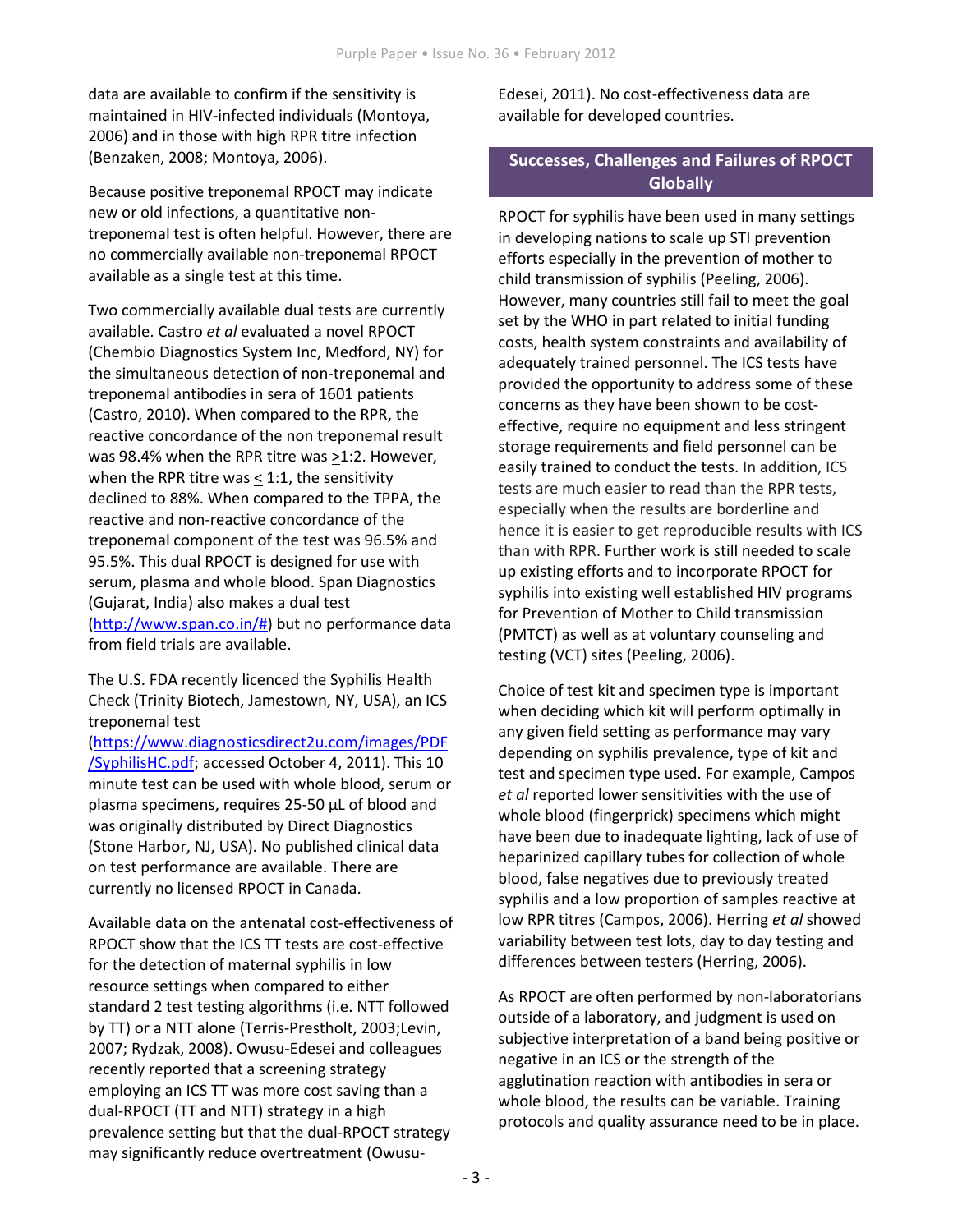Additionally, sufficient lighting should be provided to read results.

Some of the inherent challenges of syphilis testing also exist with RPOCT for syphilis. For example, the commercially available RPOCTs for syphilis detect treponemal antibodies and cannot distinguish active infection from prior treated syphilis, as these antibodies usually persist for decades (Herring, Nature Rev Microbiol 2006). Thus in areas of high syphilis prevalence, the test returns more positive results because there are more people who have prior treated infections who test positive on a treponemal test and may be subject to unnecessary re-treatment. For example, in a study by Montoya et al, 20% of women who tested positive by ICS were Treponema pallidum haemagluttination assay (TPHA) positive/RPR non-reactive; of whom 14% reported previous treatment for syphilis (Montoya, 2006). Despite this, the use of ICS tests in antenatal clinics has the potential to impact on prevention of mother-to-child transmission of syphilis even if up to 1% pregnant women have false positive test results and are treated unnecessarily (Tucker, 2010). False positive syphilis tests can occur with non venereal trepanematoses including yaws, pinta and bejel which are non-sexually transmitted infections typically acquired in childhood in some tropical countries (Antal, 2002). Alternatively, the test may provide a same-day screening test with active syphilis being confirmed by a non-treponemal test, allowing immediate treatment of high-risk patients unlikely to return for follow up and preventing onward transmission of infection.

#### Current Use of RPOCT for Syphilis in Canada

Currently, due to the low prevalence of infectious syphilis for many years, widespread availability of syphilis testing at laboratories and the lack of a licensed RPOCT for syphilis in the country, there is no routinely used RPOCT for syphilis in Canada. In the context of a recent resurgence of infectious syphilis in Alberta, Bergman et al recently reported preliminary data from the first field trial of RPOCT for syphilis in Edmonton (Bergman, 2011). The primary objective of this ongoing initiative is to evaluate the performance and utility of RPOCT for syphilis and HIV in hard-to-reach populations (including inner city, street-involved, incarcerated persons, MSM in bathhouses) in Edmonton, Alberta. The preliminary data (n=196) on the performance of finger prick (whole blood) specimens using the SD Bioline 3.0 test (Standard Diagnostics, Korea), a TT, showed a sensitivity of 80%, specificity of 100%, PPV of 100% and NPV 98.9%.

### Potential Implications of Widespread Use of RPOCT in Canada

In Canada, syphilis is reportable at both the provincial/territorial level and notifiable at the national level. Since more false positive results can be expected when the disease prevalence is low, it is likely that all positive RPOCT tests for syphilis will require confirmatory testing and follow similar procedures for reporting developed for positive RPOCT for HIV in some provinces (e.g. Ontario). In Alberta since the implementation of the RPOCT project, similar reporting procedures have been employed to that used with traditional testing procedures. In an attempt to avoid unnecessary overtreatment in those who have been previously positive, a centralized syphilis registry is checked for prior syphilis history before offering treatment. For individuals with a history of previous treatment, RPOCT treatment is offered if the testing nurse feels that the patient is unlikely to return for follow up; the study is still underway to evaluate the efficacy of this approach. The use of a dual test RPOCT also has the potential to offset some overtreatment but the efficacy of such an approach in low prevalence settings needs to be evaluated.

If used for screening in low prevalence settings in Canada (e.g. the general population without specific risk factors), it is likely that a higher rate of false positives would be identified through treponemal (e.g. ICS) RPOCT. This rate of false positives would not be expected to be higher, however, than reverse sequence algorithms using the syphilis EIA (a treponemal test) which have become more widely used in Canada over the last few years (Tsang, 2011).

# Potential Uses of RPOCT for Syphilis in Canada and International

Perhaps the greatest impact of RPOCT can be achieved in high prevalence settings in developing countries. The WHO has recommended that all pregnant women be screened for syphilis during pregnancy (WHO, 1991). Although prenatal screening for syphilis is policy in almost all countries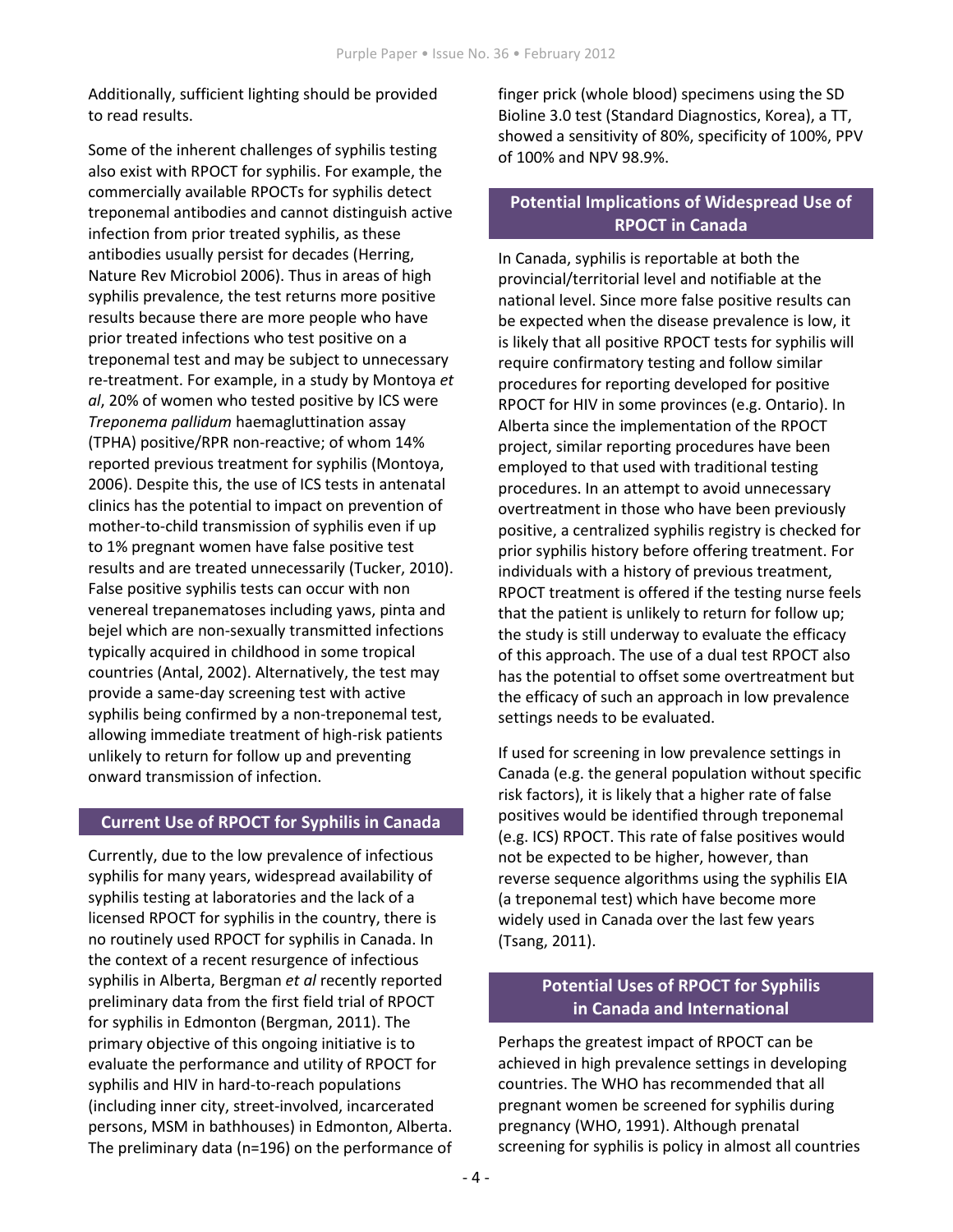in the developing world, only about 30% of pregnant women get screened, because of lack of access to laboratories or clinics where syphilis testing is available. Syphilis in pregnancy is estimated to cause more than 500,000 perinatal deaths annually worldwide. RPOCT, which do not require laboratory equipment, and give a result in 15 minutes, offer an unprecedented opportunity to increase access to screening, and immediate treatment for those with syphilis.

On-site RPOCT has been shown to be feasible and allows for the test and treatment to be conducted in a single visit with the potential to significantly reduce perinatal mortality (Mabey, 2006; Bronzan, 2007). Other studies have suggested however that such a strategy may be of limited benefit in settings with well-functioning laboratory and clinical services already in place (Myer, 2003). In some countries, the introduction of rapid tests has met with opposition or even hostility from laboratory professionals. It is important to clarify that rapid tests are tools to supplement and not to replace laboratory testing. In fact, as testing is decentralized, the laboratory plays an important role in assuring the quality of tests and testing.

The proposed advantage of diagnosis and treatment in a single visit is not limited to developing countries (Greer, 2008). In STI clinics in the U.S and Canada, non return for the results of STI/HIV testing is a common problem (Singh, 1999, Swain, 2004; Greenwald, 2006; Kendrick, 2005). In addition, even for compliant patients with positive tests, there is a delay between testing and treatment during which infection can be spread, unknowingly, to others (Swain, 2004; Mahilum-Tapay, 2007).

In developed nations such as Canada, RPOCT for syphilis is potentially of greatest benefit in areas experiencing a resurgence of infectious syphilis and in hard-to-reach populations such as streetinvolved, transient, inner city and also MSM in some settings such as bathhouses or bars, etc. Such testing offered in high volume clinics, e.g. STI clinics enables rapid testing and treatment at a single visit as well and therefore to allow for immediate interviewing for partners. RPOCT also have the potential to allow RPOCT treatment in remote or rural areas of Canada where there may be significant delays in transport of specimens (Lee, 2011). Other potential opportunities for such testing might be for women in labour who have not received prenatal screening earlier in pregnancy or those who previously screened negative but may have been at risk (e.g. sex trade) for re-infection after an earlier negative screen. Interestingly, recognizing this trade-off, the U.S. Centers for Disease Control and Prevention recommends rapid screening and treatment for positive test results at the first prenatal visit in populations in which use of "prenatal care is not optimal" (CDC, 2006). Incorporating syphilis screening into existing RPOCT strategies for HIV which are already widely established and available in many countries will also allow for expanded screening in certain populations. As the rapid test technology has become sufficiently robust for self-testing, which is well received in studies in Africa, the debate for self-testing of syphilis will need to be considered (Choko, 2011).

In summary, RPOCT for syphilis in Canada have the potential to provide immediate and rapid access to testing and therefore treatment in "hard-to-reach populations" or in non-traditional venues and to mitigate the spread of syphilis. In order to take full advantage of rapid diagnostic tests, proposed studies must evaluate their utility, acceptance, effectiveness, potential adverse events and costeffectiveness in clinics and field-based settings in Canada. Obtaining regulatory approval for rapid syphilis tests has been a continuing challenge in many countries including the U.S. in spite of the potential public health advantage of increasing access to hard-to-reach populations who are often the core transmitters of infection. Regulatory authorities may be risk adverse and reluctant to approve tests that do not show non-inferiority in test performance to the last approved test for a disease. Further data to support the utility and cost benefit of RPOCT for syphilis prevention and control in various settings are needed to assist with the regulatory reviews required for approval of these tests in many countries.

To quote Ward – "it is not a case of whether nearpatient testing will improve STI control but rather how we ensure that it does." (Ward, 2006).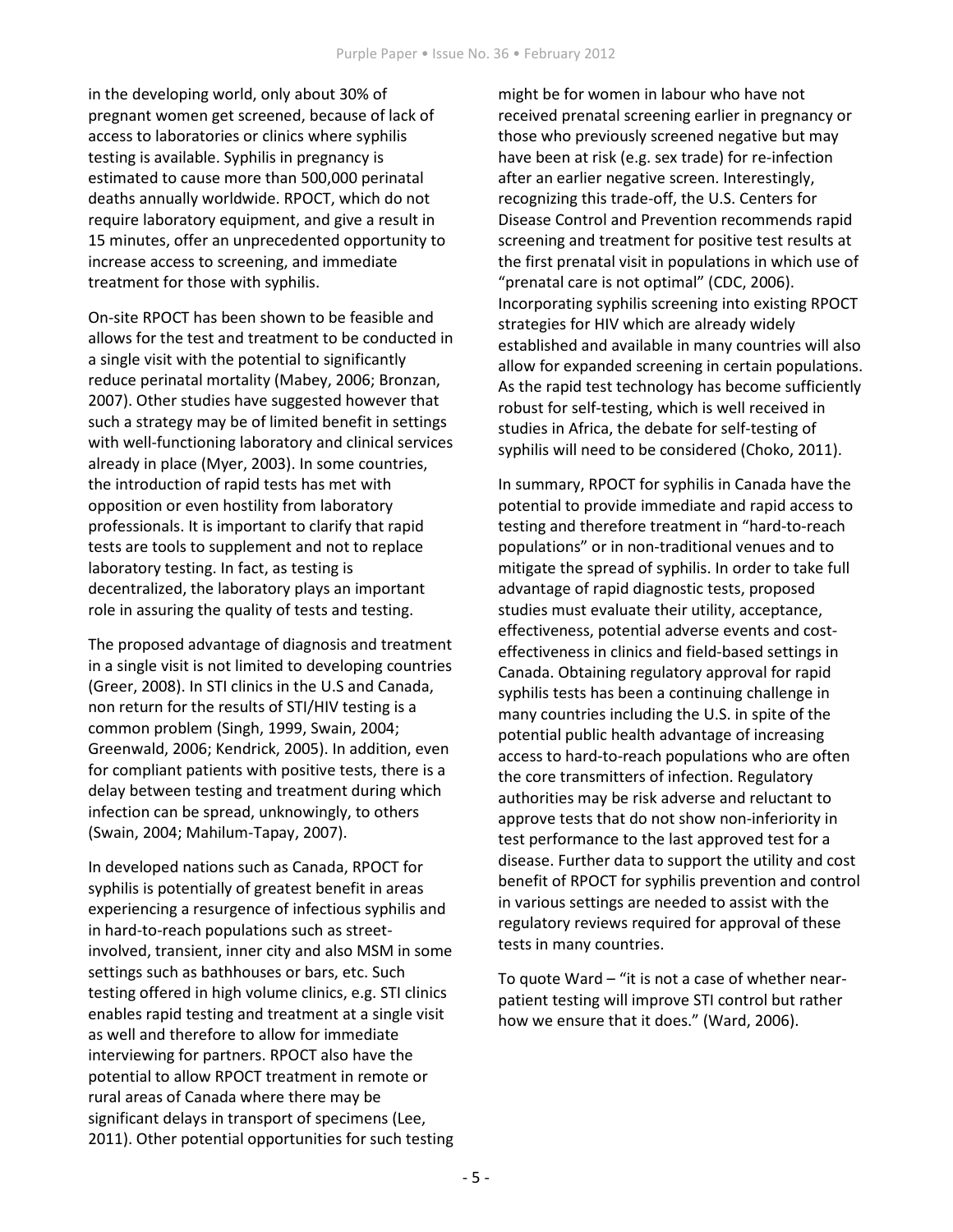#### References

Aledort JE, Ronald A, Rafael ME, Girosi F, Vickerman P, LeBlancq SM, Landay A, Holmes K, Ridzon R, Hellman N, Shea MV, Peeling RW. Reducing the burden of sexually transmitted infections in resource-limited settings: the role of improved diagnostics. Nature 2006 23;444 (Suppl 1):S59-72.

Antal GM, Lukehart SA, Meheus AZ. The endemic treponematoses. Microbes Infect. 2002 Jan;4:83-9.

Benzaken AS, Sabido M, Galban EG et al. Field evaluation of the performance and testing costs of a rapid point-ofcare test for syphilis in a red light districts of Manaus, Brazil. Sex Transm Infect 2008;84:297-302.

Bergman J, Plitt S, Gratrix J, Conroy P, Li J, Rocco K, Fenton J, Archibald C, Wong T, Singh AE. Preliminary Report on Experience with Point of Care Syphilis and HIV Testing in Hard-to-Reach Populations in Outreach Settings in Edmonton, Canada. Abstract for International Society for STD Research, Quebec City, Canada, July 10- 13, 2011 [Sex Transm Infect 2011;87;Suppl 1] .

Bronzan RN, Mwesigwa-Kayondo DC, Narkunas D, Schmid GP, Neilsen GA et al. Onsite rapid antenatal syphilis screening with an immunochromatographic strip improves case detection and treatment in rural South African clinics. Sex Transm Dis 2007;34 (Suppl): S55-S60.

Campos PE, Buffardi Al, Chiappe M, Buendia C, Garcia PJ et al. Utility of Determine Syphilis TP rapid test in commercial sex venues in Peru. Sex Transm Infect 2006;82 (Suppl V):v22-25.

Castro AR, Esfaniari J, Kumar S et al. A novel point-of-care test for the simultaneous detection of non-treponemal and treponemal antibodies in patients with syphilis. J Clin Microbiol 2010 (EPub September 29, 2010).

Centers for Disease Control and Prevention. Sexually transmitted diseases treatment guidelines, 2006. MMWR Recommendations and Reports, 2006;55:No.RR-11,1-94.

Centers for Disease Control and Prevention. Discordant results from reverse sequence syphilis screening - five laboratories, United States, 2006–2010. MMWR 2011;60:133 -137.

Choko At, Desmond N, Webb EL, et al. The Uptake and Accuracy of Oral Kits for HIV Self-Testing in High HIV Prevalence Setting: A Cross-Sectional Feasibility Study in Blantyre, Malawi. PLoS Med. 2011 October; 8(10): e1001102.

Dean GL. Near-patient testing will not improve the control of sexually transmitted infections. Sex Transm Dis 2006;82:509-12.

Gerbase AC, Rowley JT, Heymann DH et al. Global prevalence and incidence estimates of selected curable STDs. Sex Transm Infect 1998; 74 (Suppl 1): S12-16.

Greenwald JL, Burstein GR, Pincus J et al. A rapid review of rapid HIV antibody tests. Current Inf Dis Reports 2006;8:125-31.

Greer L, Wendel GD. Rapid diagnostic methods in sexually transmitted infections. Infect Dis Clin N Am 2008;601-17.

Herring A, Ballard R, Pope V et al. A multi-centre evaluation of nine rapid, point-of-care syphilis tests using archived sera. Sex Transm Infect 2006;82 (Suppl V):v7-12.

Herring A, Ballard R, Mabey D et al. Evaluation of rapid diagnostic tests: syphilis. Nature Rev Microbiol 2006;4(Suppl):S33-40.

Kendrick SR, Kroc KA, Withum D et al. Outcomes of offering rapid point-of-care HIV testing in a sexually transmitted disease clinic. J Acquired Immune Deficiency Syndromes 2005;38:142-6.

Lee BE, Plitt S, Fenton J, Preiksaitis JK, Singh AE. Rapid HIV Tests in Acute Care Settings in an area of low HIV prevalence in Canada. J Virol Methods 2011;172:66-71.

Levin CE, Steele M, Atherly D et al. Analysis of operational costs of using rapid syphilis tests for the detection of maternal syphilis in Bolivia and Mozambique. Sex Transm Dis 2007;34:S47-54.

Mabey D, Peeling RW, Ballard R, Benzaken AS, Galbán E, et al. Prospective, multi-centre clinic-based evaluation of four rapid diagnostic tests for syphilis. Sex Transm Infect 2006;82 Suppl 5: S13-S16.

Mahilum-Tapay L, Laitila V, Wawrzyniak JJ et al. New point of care Chlamydia rapid test bridging the gap between diagnosis and treatment: performance evaluation study. BMJ 2007;335:1190-4.

Montoya PJ, Lukehart SA, Brentlinger PE et al. Comparison of the diagnostic accuracy of a rapid immunochromatographic test and the rapid plasma reagin test for antenatal syphilis screening in Mozambique. Bull World Health Organ 2006;84:97-104.

Myer L, Wilkinson D, Lombard C, Zuma K, Rotchford K, Abdool Karim SS. Impact of on-site testing for maternal syphilis on treatment delays, treatment rates, and perinatal mortality in rural South Africa: a randomized controlled trial. Sex Transm Infect 2003;79:208-213.

Owusu-Edusei K, Gift T, Ballard R. Cost effectiveness of a dual non-treponemal/treponemal syphilis point-of-care test to prevent adverse pregnancy outcomes in Sub-Saharan Africa. Sex Transm Dis 2011;38:997-1003.

Peeling RW, Mabey D, Fitzgerald DW, Watson-Jones D. Avoiding HIV and dying of syphilis. Lancet 2004;364:1561- 63.